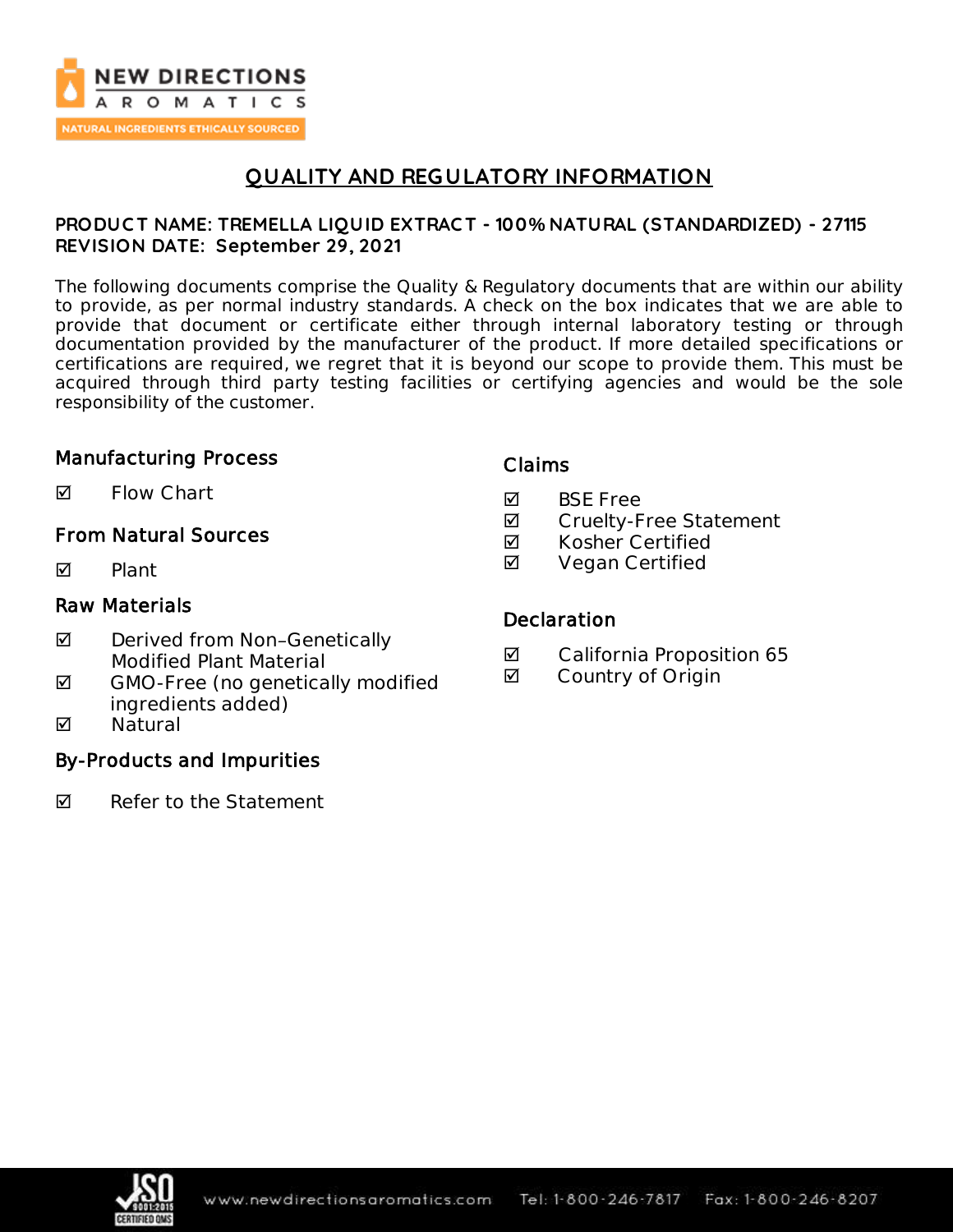

# **FLOW C HART**

### **PRODUC T NAME: TREMELLA LIQUID EXTRAC T - 100% NATURAL (STANDARDIZED) - 27115**



#### Disclaimer & Caution

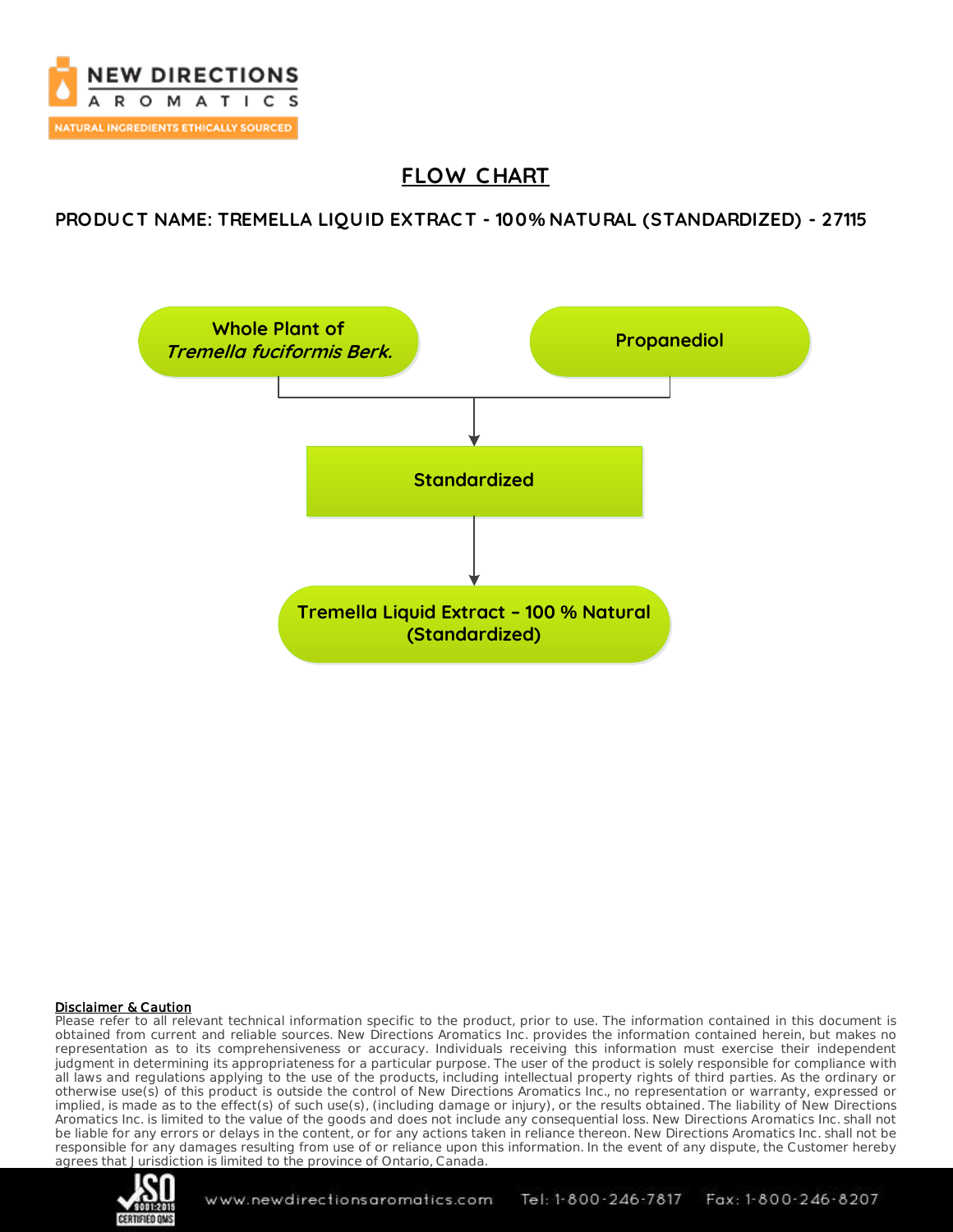

# **GMO STATEMENT**

## **PRODUC T NAME: TREMELLA LIQUID EXTRAC T - 100% NATURAL (STANDARDIZED) - 27115**

We hereby declare that, to the best of our knowledge, this product was not produced from or with GMO plant material.

#### Disclaimer & Caution

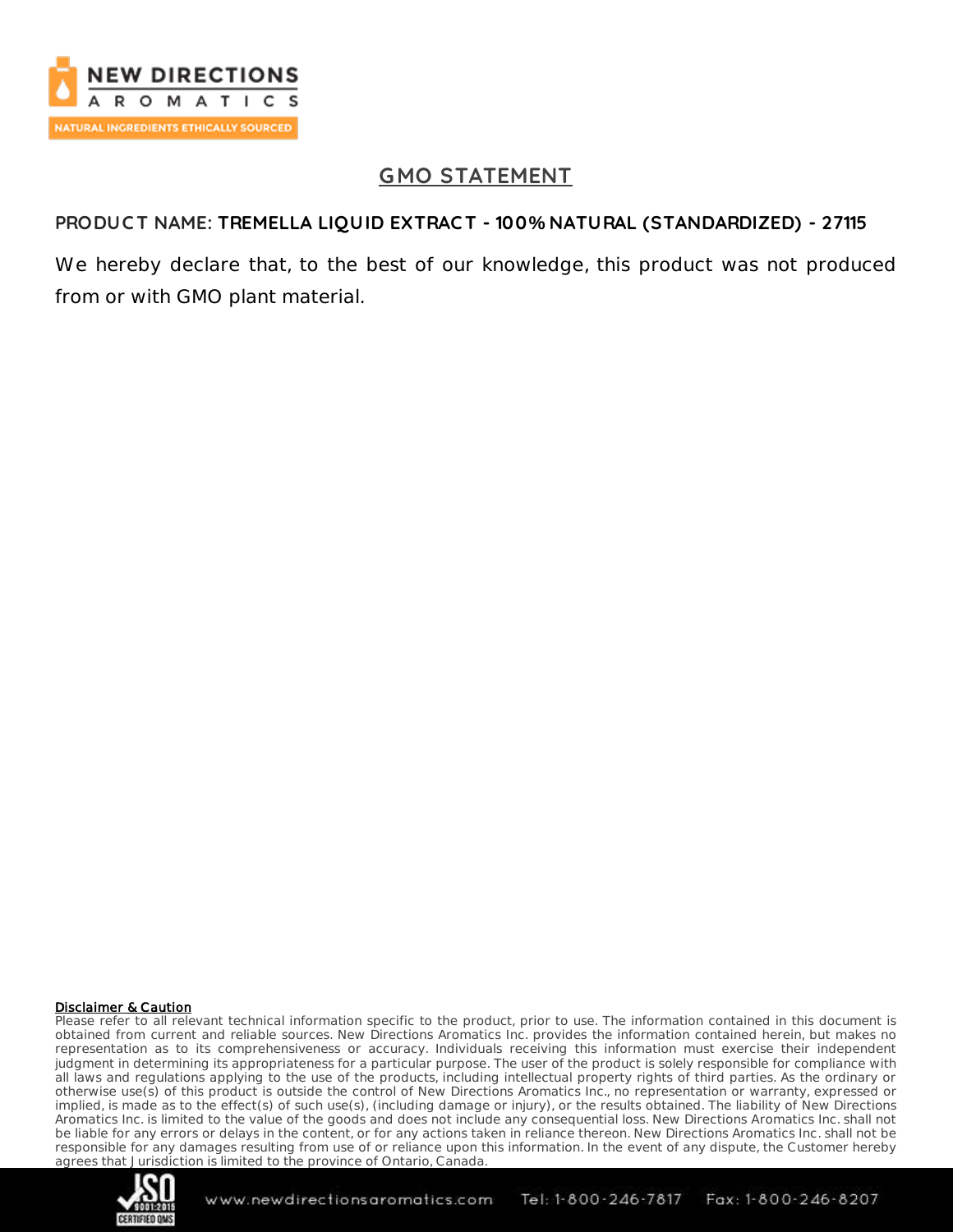

# **NATURAL STATEMENT**

## **PRODUC T NAME: TREMELLA LIQUID EXTRAC T - 100% NATURAL (STANDARDIZED) - 27115**

We hereby declare that, to the best of our knowledge, this product is 100% natural.

#### Disclaimer & Caution

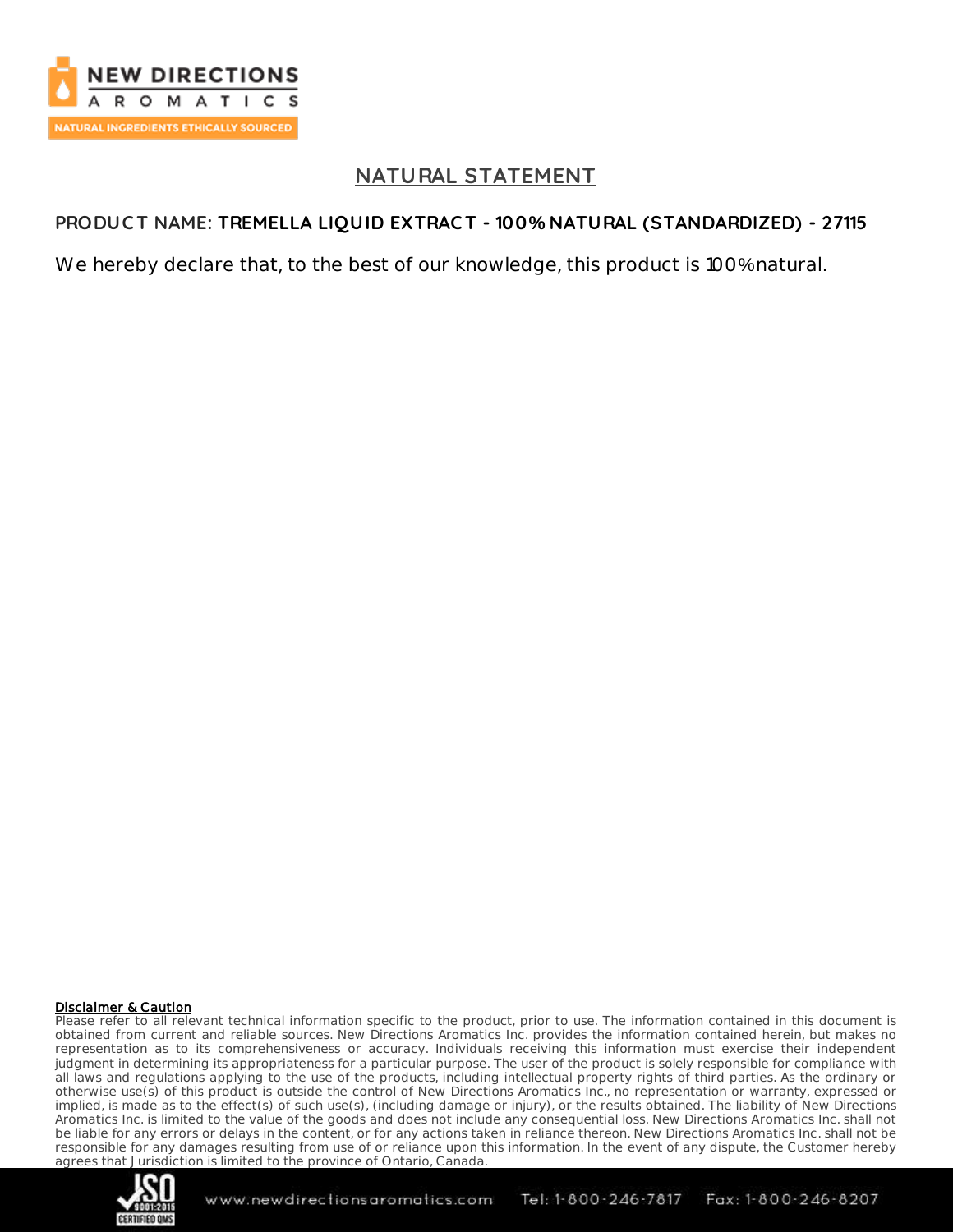

# **BY – PRODUC TS & IMPURITIES STATEMENT**

## **PRODUC T NAME: TREMELLA LIQUID EXTRAC T - 100% NATURAL (STANDARDIZED) - 27115**

We hereby declare that, to the best of our knowledge, this product does not contain any of the following by products and/or Impurities:

- Parabens
- **Phthalates**
- Nanomaterial

#### Disclaimer & Caution

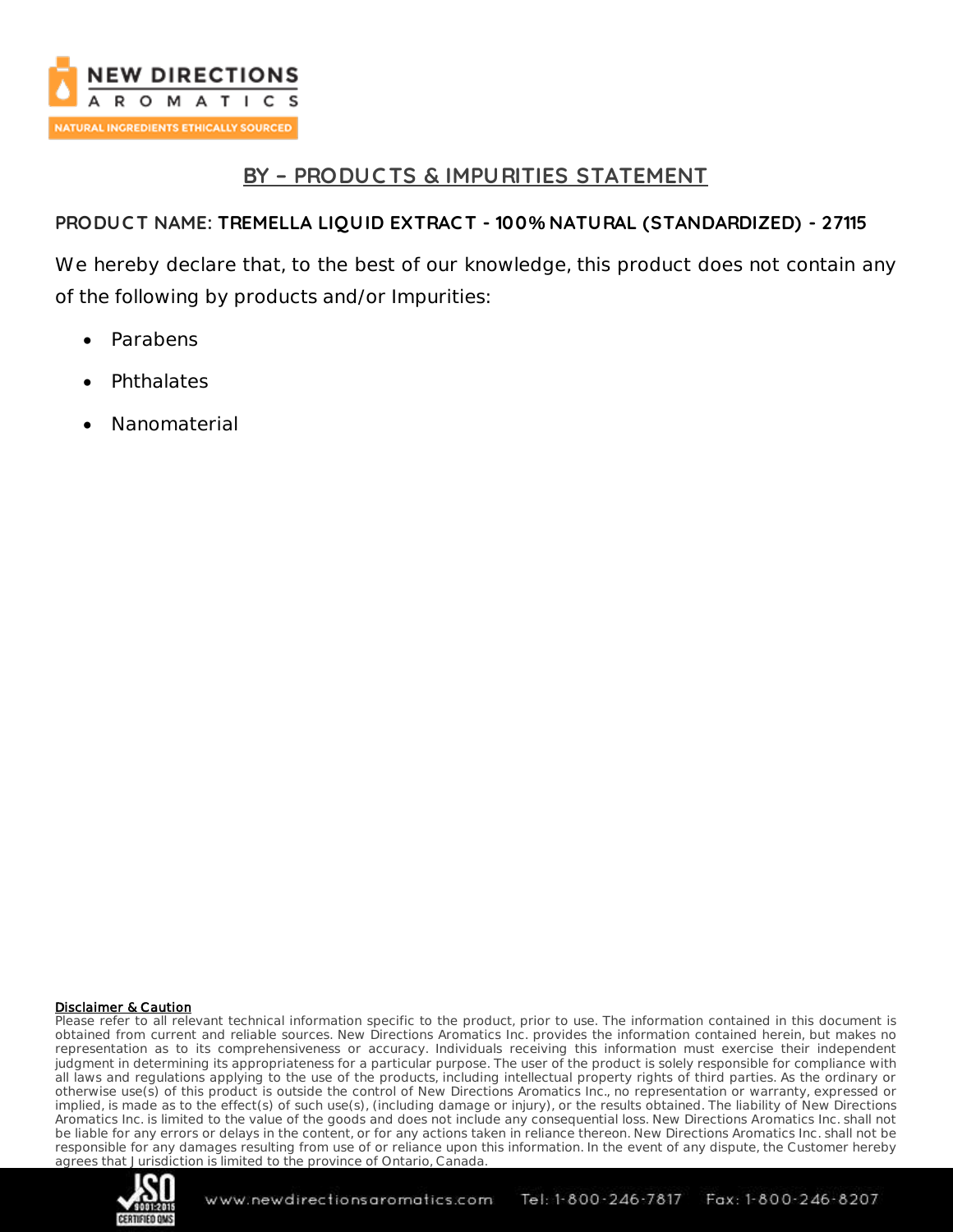

# **DEC LARATION OF BOVINE/TRANSFERABALE SPONGIFORM ENC EPHALOPATHY (BSE/TSE)**

## **PRODUC T NAME: TREMELLA LIQUID EXTRAC T - 100% NATURAL (STANDARDIZED) - 27115**

We hereby declare that, to the best of our knowledge, this product was not made with, nor contains, any animal material or derivatives, and is free of BSE/TSE.

#### Disclaimer & Caution

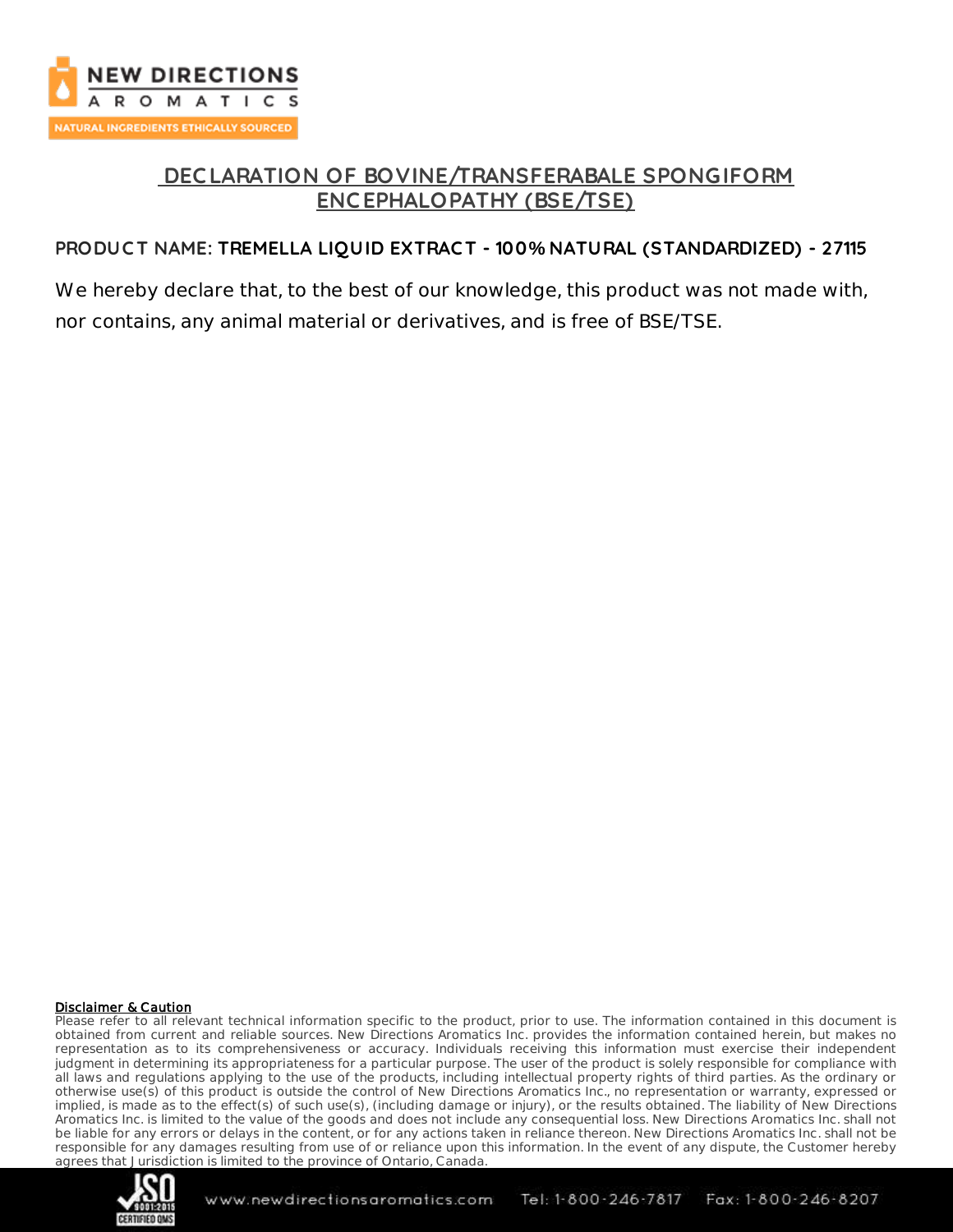

# **C RUELTY-FREE STATEMENT**

### **PRODUC T NAME: TREMELLA LIQUID EXTRAC T - 100% NATURAL (STANDARDIZED) - 27115**

We hereby declare that, to the best of our knowledge, this product has not been tested on animals.

#### Disclaimer & Caution

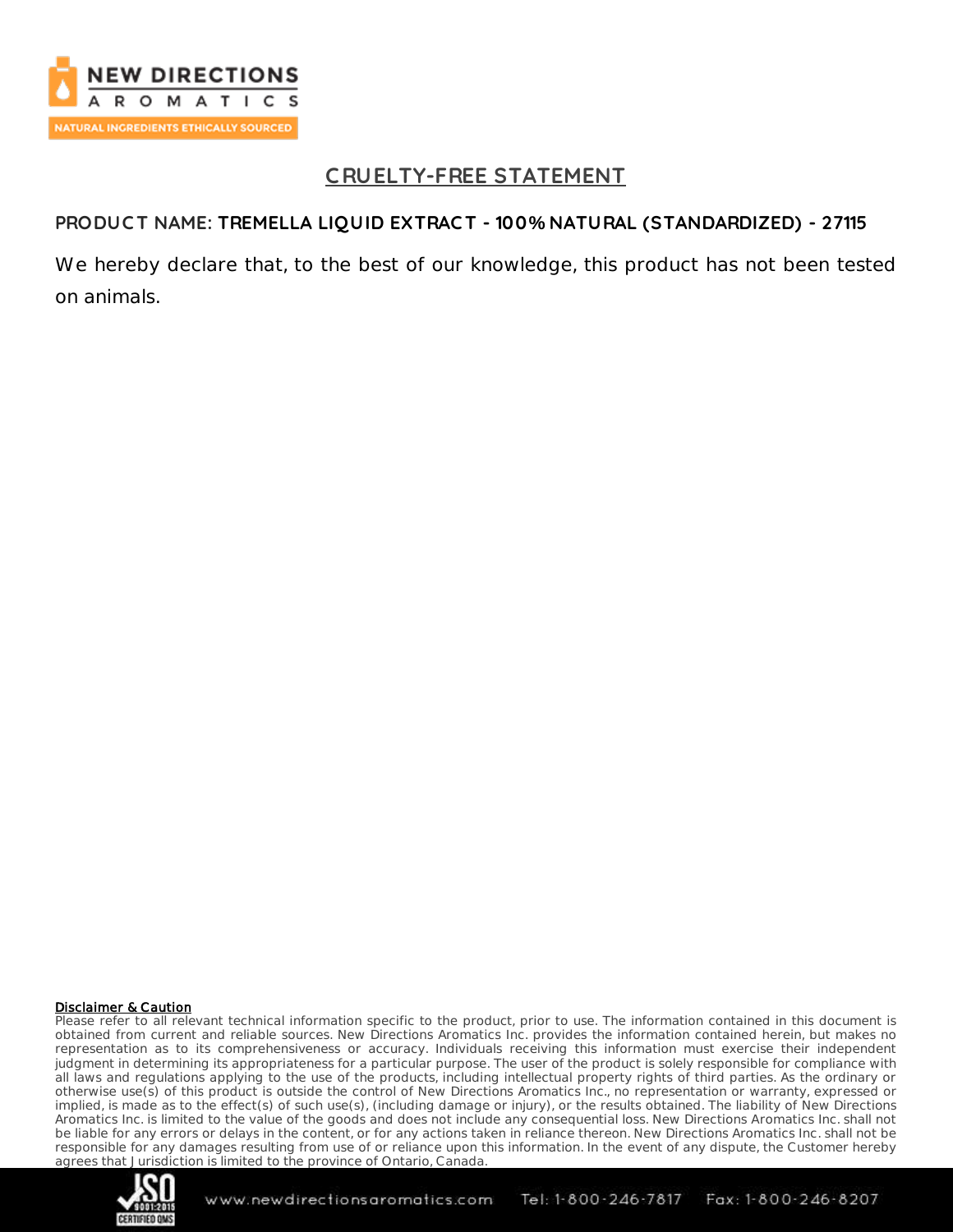

# **KOSHER STATEMENT**

## **PRODUC T NAME: TREMELLA LIQUID EXTRAC T - 100% NATURAL (STANDARDIZED) - 27115**

We hereby confirm that, this product has been certified to Kosher Standards.

#### Disclaimer & Caution

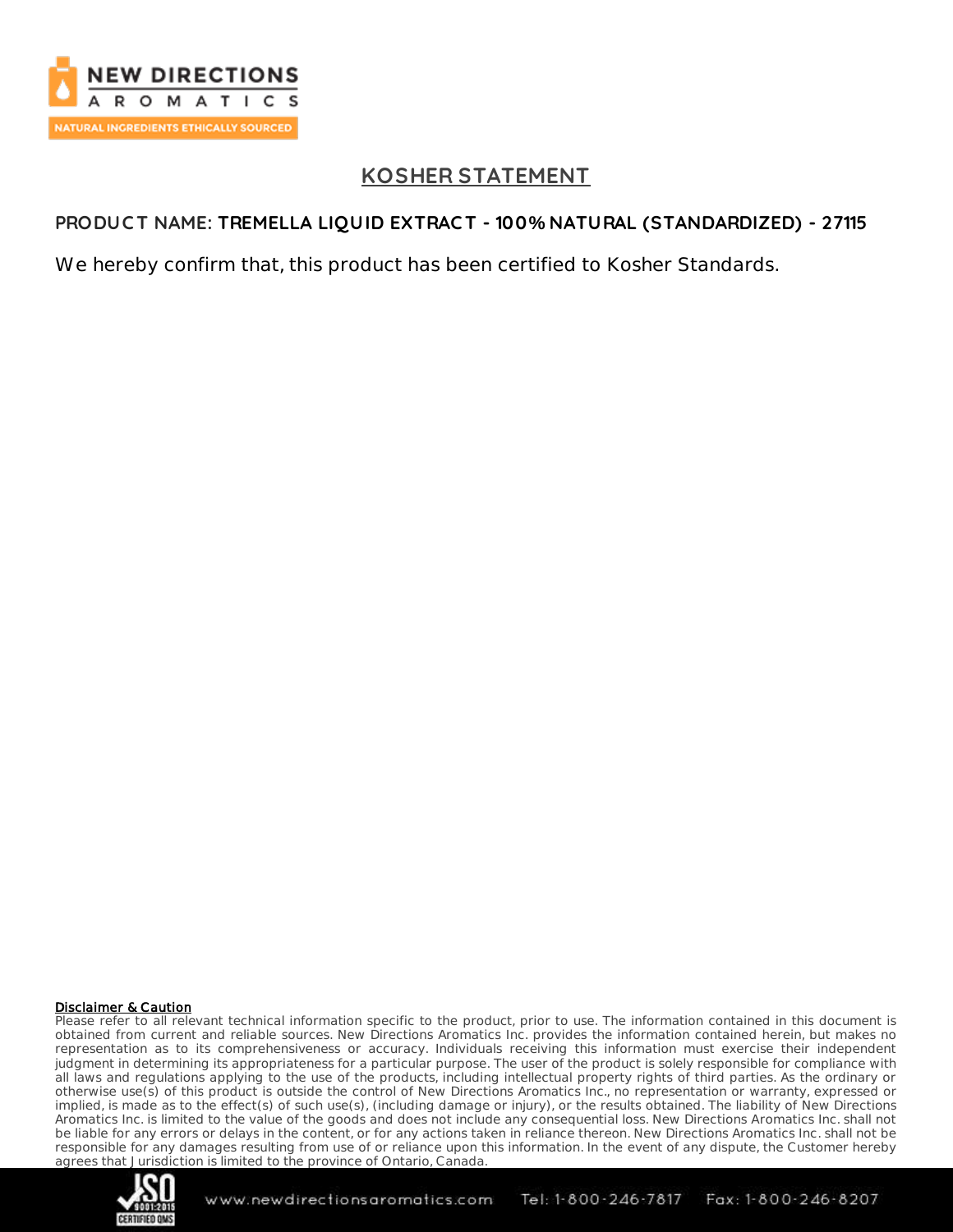

# **VEGAN STATEMENT**

### **PRODUC T NAME: TREMELLA LIQUID EXTRAC T - 100% NATURAL (STANDARDIZED) - 27115**

We hereby confirm that, this product has been certified to Vegan Standards.

#### Disclaimer & Caution

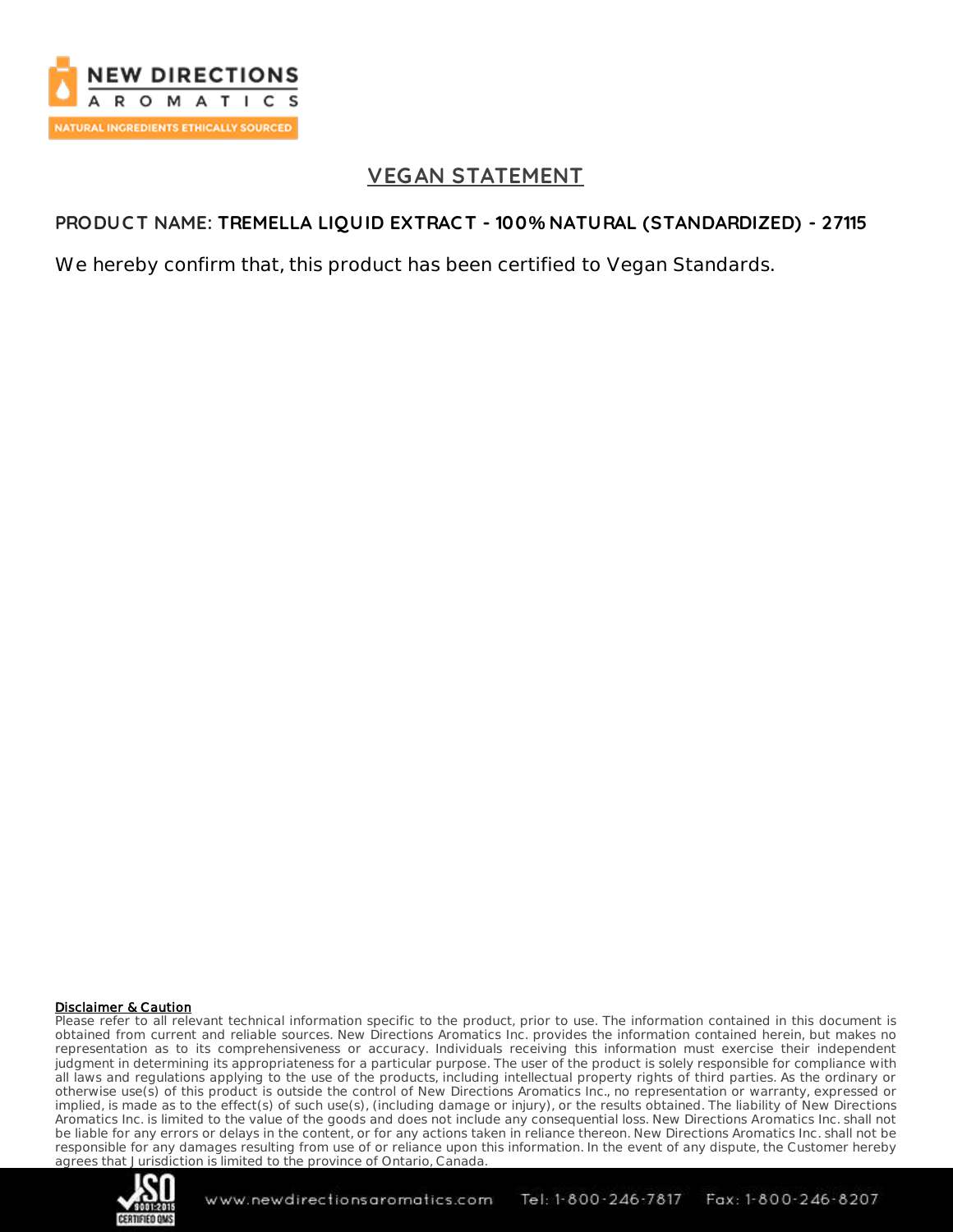

# **DEC LARATION OF CALIFORNIA PROPOSITION 65**

## **PRODUC T NAME: TREMELLA LIQUID EXTRAC T - 100% NATURAL (STANDARDIZED) - 27115**

We hereby declare that, to the best of our knowledge, this product does not consist of any substance(s) which is listed under California Proposition 65 list.

#### Disclaimer & Caution